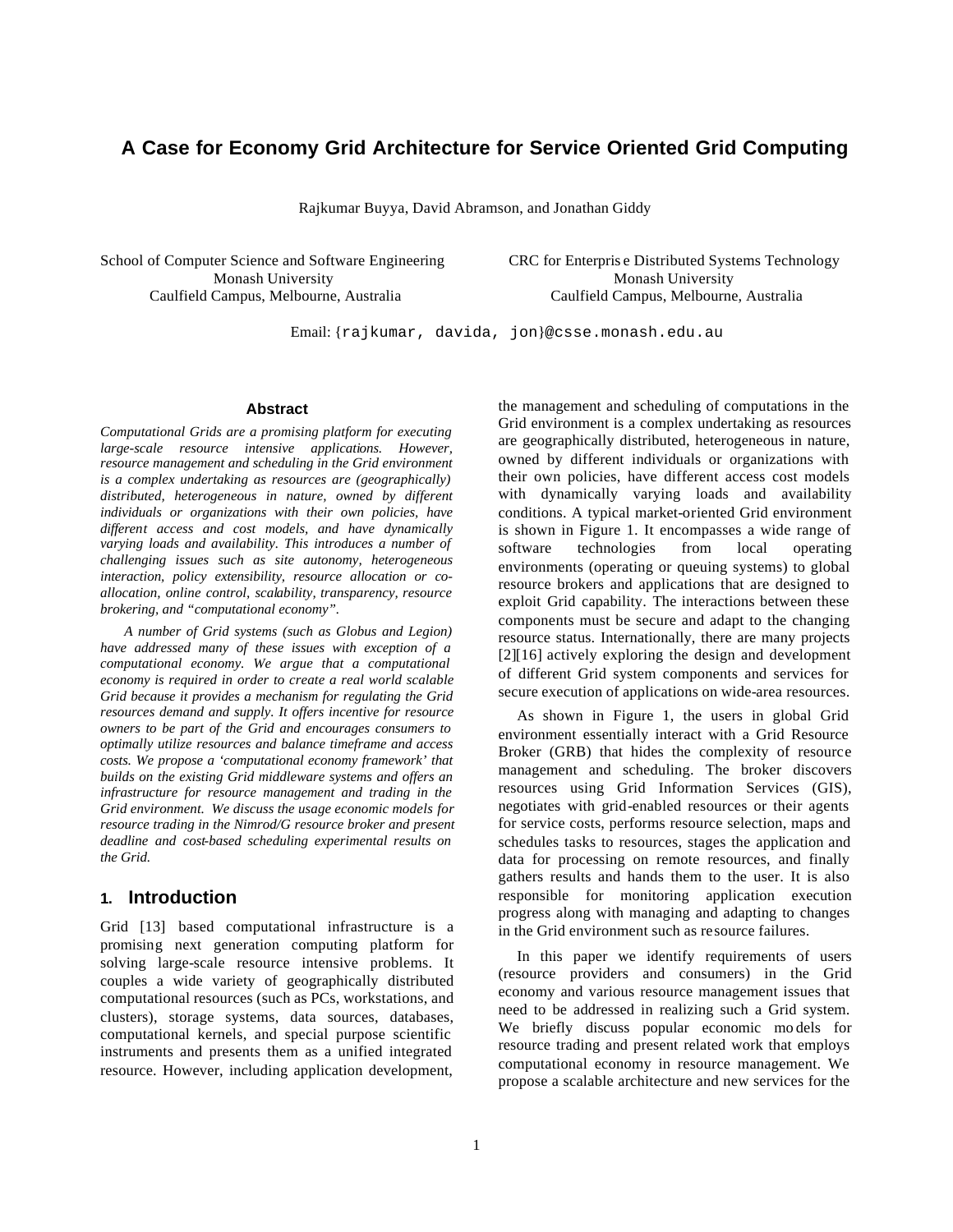Grid that provide mechanisms for addressing user requirements. The proposed architecture leverages services offered by the existing Grid systems such as Globus and offers new core services for resource trading. We discuss the use of these economic models and services for developing tools such as the Nimrod/G resource broker. We discuss a case study consisting of scheduling a parameter-sweep application on a large computational Grid spanning four continents and present some experimental results.



**Figure 1:** A Generic view of interaction between players in an Economy Grid.

## **2. Grid Economy and Resource Management Issues**

The current research and investment into computational grids is motivated by an assumption that coordinated access to diverse and geographically distributed resources is valuable. In this paradigm, we need mechanisms that allow such coordinated access, but also sustainable, scalable models and policies that promote precious Grid resource sharing. Based on the success of economic institutions in the real world as a sustainable model for exchanging and regulating resources, goods and services, we propose a computational economy framework. Among other things, this framework provides a mechanism to indicate which users should receive priority. In [4], we have presented several arguments in favor of developing Grid architecture for computational economy and its benefits.

Like all systems involving goals, resources, and actions, computations can be viewed in economic terms[51]. With the proliferation of networks, high-end computing systems architecture has moved from centralized toward decentralized models of control and action; use of economic driven market mechanisms would be a natural extension of this development. The ability of trade and price mechanisms to combine local

decisions by diverse entities into globally effective characteristic implies their value for organizing computations in large systems such as Internet scale computations Grids.

The two key players in market oriented computational Grid are *resource providers* (we refer hereafter as GSPs—Grid Service Providers) and *resource consumers* (we refer hereafter as GRBs—Grid Resource Broker that acts as a consumer's software agent). Both have their own expectations and strategies for being part of the Grid. In this Grid economy, resource consumers adopt the strategy of solving their problems at low cost within a required timeframe and resource providers adopt the strategy of obtaining best possible return on their investment. The resource owners try to maximize their resource utilization by offering a competitive service access cost in order to attract consumers. The users (resource consumers) have an option of choosing the providers that best meet their requirements. If resource providers have local users, they will try to recoup the best possible return on "idle/leftover" resources. In order to achieve this, the Grid systems need to offer tools and mechanisms that allow both resource providers and consumers to express their requirements. The Grid resource consumers interact with brokers (also called super-schedulers) to express their requirements such as the *budget* that they are willing invest for solving a given problem and a *deadline,* a timeframe by which they need results. They also need capability to trade between these two requirements and steer the computations accordingly. The Grid Service Providers need tools for expressing their pricing policies and mechanisms that help them to maximize the profit and resource utilization. Various economic models, ranging from commodity market to auction-based, can be adopted for deciding pricing strategies. The Grid infrastructure needs to support these economic models for resource trading.

To date, individuals or organizations that have contributed resources to the Grid have been largely motivated by the public good, prizes, fun, fame, or collaborative advantage. This is clearly evident from the construction of private grids (but on volunteer resources) or research test-beds such as Distributed.net [9], SETI@Home [20], Condor pool [7], DAS (Distributed ASCI Supercomputer) [10], GUSTO [14], and eGrid [11]. Even commercial companies such as Entropia, ProcessTree, Popular Power, Mojo Nation, United Devices, and Parabon are exploiting idle CPU cycles from desktop machines to build a commercial computational Grid [16]. These companies are able to develop large-scale infrastructure for Internet computing and use it for their own financial gain by charging for access to CPU cycles for their customers without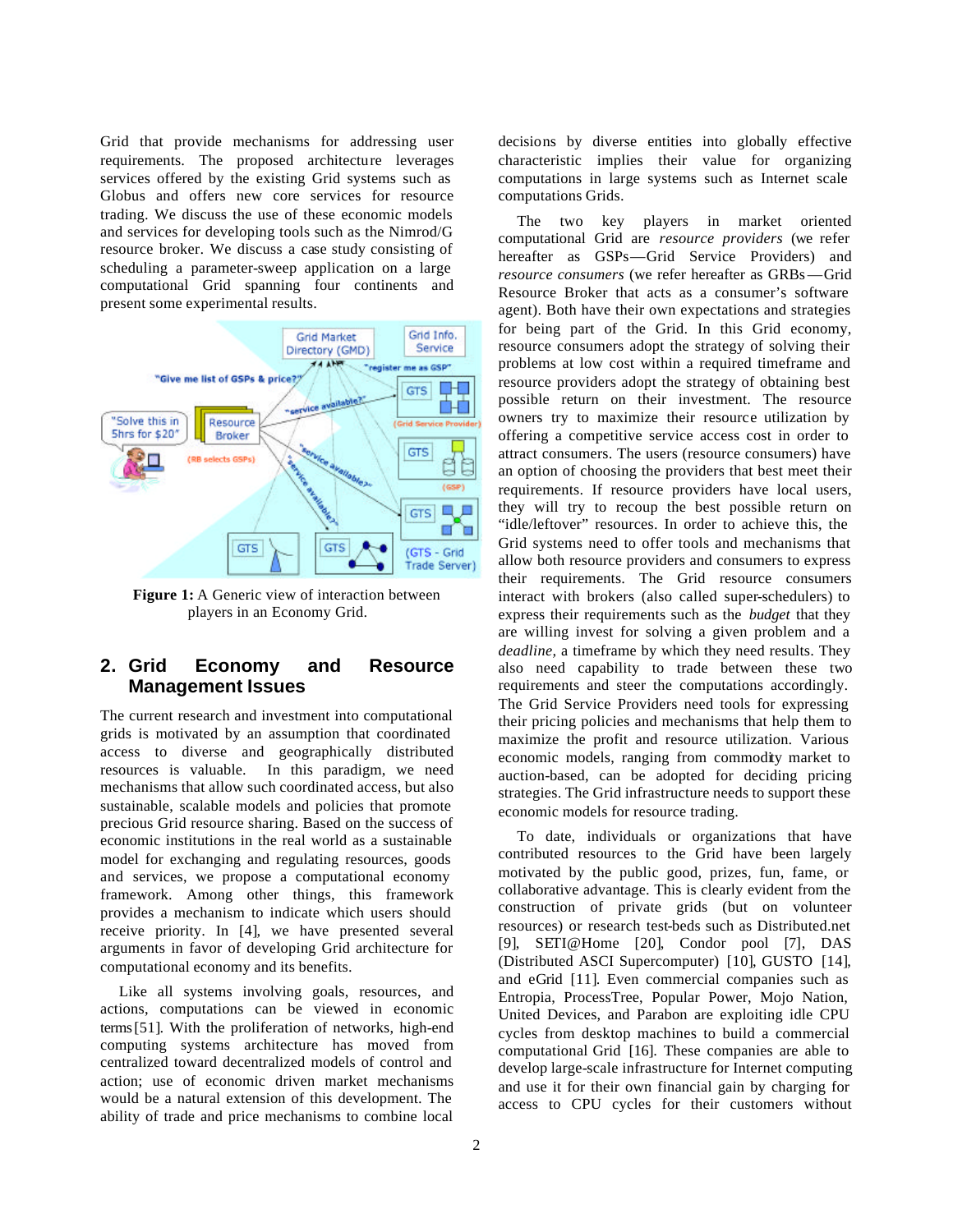offering fiscal incentive to all resource contributors. In the long run, this model is less likely to succeed in creating a maintainable and sustainable infrastructure. Therefore, a Grid economy seems a better for model for managing and handling requirements of both Grid providers and consumers. It is interesting to note that, even in electricity Grid, bid-based electricity trading over the Internet has been adopted to develop competitive forces in the electricity marketplace [27].

An economy approach to grid computing introduces a number of new issues to be addressed in addition to those already addressed by existing Grid systems. Grid toolkits such as Globus [8] have addressed the five challenging resource management problems introduced by computational grids: site autonomy, heterogeneous substrate, policy extensibility, resource allocation or coallocation, and online control. In [4], we proposed a "computational economy" as another key challenging issue that needs to be addressed for developing a service oriented Grid. We proposed an economy -based resource management architecture called GRACE (GRid Architecture for Computational Economy). The GRACE architecture is designed in such a way that it reuses or leverages services supported by the existing infrastructures (such as Globus [12], Legion [18], Condor/G [7], QBank [37], and NetCash [39]) as much as possible. It offers new services that are particularly missing in them for constructing an economy Grid. The economy Grid framework needs to provide infrastructure that offers the following:

- An Information and Market directory for publicizing Grid entities
- Models for establishing the value of resources
- Resource pricing schemes and publishing mechanisms
- Economic models and negotiation protocols
- Mediators to act as a regulatory agency for establishing resource value, currency standards, and crisis handling.
- Accounting, Billing, and Payment Mechanisms

# **3. Economy Models and Related Work**

A market-based approach in computational system design has been the topic of research over the years [19][26][28][40]. Some of these systems have developed a substantial theoretical foundation but without large-scale deployment, experimental validation, and testing. A number of recent systems are attempting to apply computational economy for Webbased computing or for cluster-based systems. Research in the area of artificial intelligence and agents based computing has explored economy -based approach for migration of agents and resource allocation. FIPA

(Foundation for Intelligent Physical Agents), a consortium of the software agents community, has proposed a specification for agents negotiation [24].

Various economic models for resource trading and establishing pricing strategies have been proposed [6][19][27][29][41][42] and they include,

- A Commodity Market (Flat or Demand & Supply driven pricing) Model
- A Posted Price Model
- A Bargaining Model
- A Tendering/Contract-Net Model
- An Auction Model
- A Bid-based Proportional Resource Sharing Model
- A Community/Coalition/Bartering Model

In [6], we presented architecture and issues associated in implementing the above economic models in the Grid environment. In the context of business negotiation on the Internet these models have been discussed in [23]. The resource providers and consumers can use any one or more of these economic models or even a combination of them while establishing access price depending upon their objective functions. Either the GSP or the GRB can initiate resource trading and participate in a market like environment depending on their requirements. In the *commodity market* model, resource providers competitively set the price and advertise their service in business directory as service providers (see Figure 1). The pricing scheme can be static or dynamic in nature. Consumers choose resource providers through costbenefit analysis. The *posted price* model is similar to commodity market model except that it posts offers long before scheduling. In the *bargaining model,* providers and consumers negotiate for resource access cost and time that maximizes their objectives. In these three models other consumers do not influence the price for access to services. The negotiation happens privately between a consumer and a provider and there is no way for a consumer to know how much others value the resource services. Accordingly, the consumers need to decide whether to accept/reject offer depending on its private objective function.

In the *Tender/Contract Net* model, the consumer (GRB) invites sealed bids from several GSPs and selects those bids that offer lowest service cost within their deadline and budget. In the *Auction* model, producers invite bids from many consumers and each bidder is free to raise their bid accordingly. The auction ends when no new bids are received. The auction can be performed through open or closed bidding protocols. In the *bidbased proportional resource-sharing* model, the amount of resource allocated to consumers is proportional to the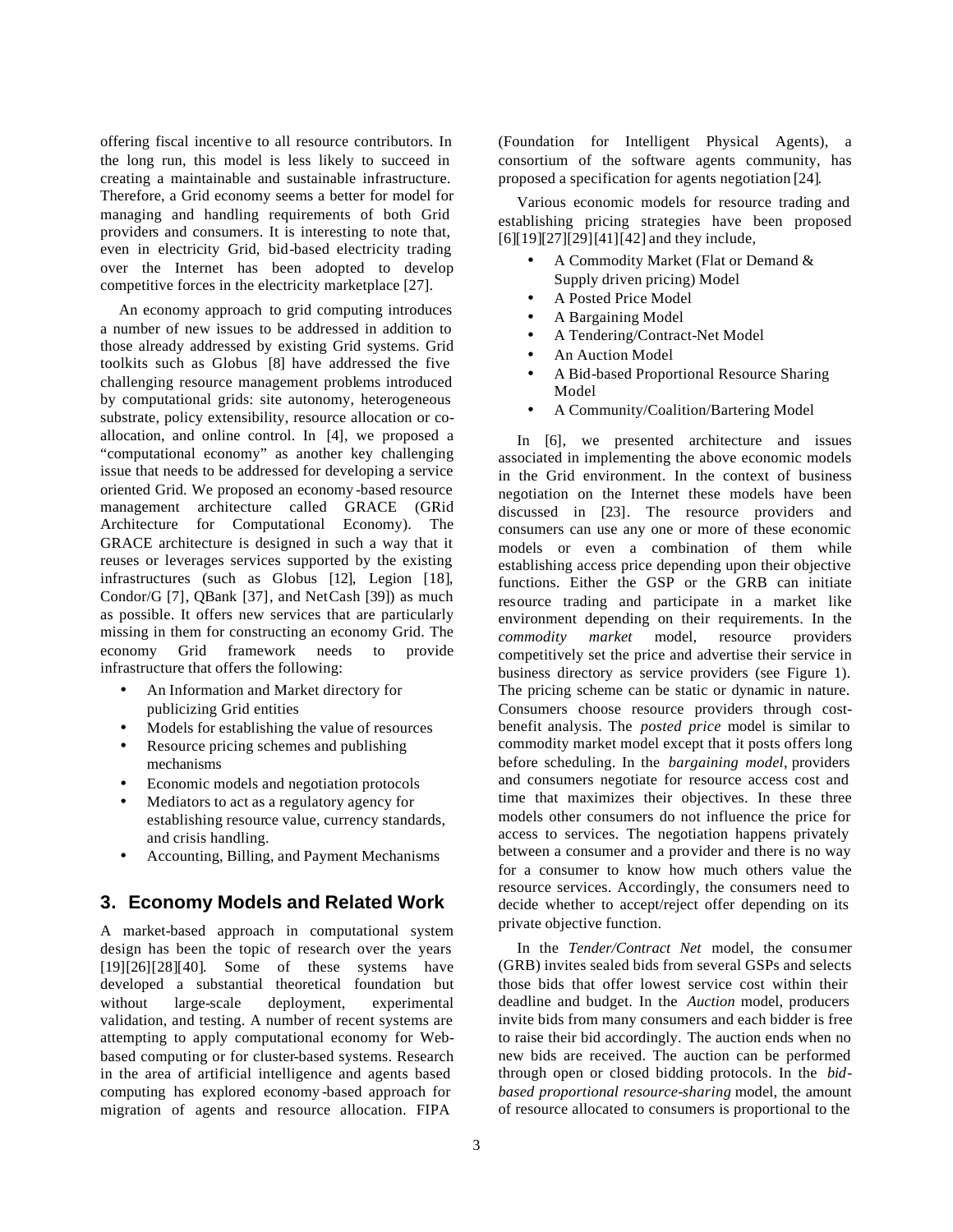value of their bids.

In the *Community/Coalition/Bartering* model, a group of individuals can create a cooperative computing environment to share each other's resources. Those who are contributing resources to a common pool can get access to resources when in need. A sophisticated model can also be employed for deciding the share of resources a contributor can obtain and can allow a user to accumulate credit for future needs. Systems like Mojonation.net employ this credit-based bartering model for storage sharing across the community network. This model works when all participants in the Grid are both service providers and consumers.

Several research systems (see Table 1) have attempted to apply the concept of computational economy for information management, CPU cycles, Storage, and Network access. They include Mariposa [19], Mungi [30], Popcorn [33], Java Market [31], Enhanced MOSIX [32], JaWS [17], Xenoservers [34], D'Agents [35], Rexec/Anemone [29], Spawn [36], Mojo Nation [25]. These systems can manage either single or multiple resources and they are categorized as follows:

- Single Domain Systems: Enhanced MOSIX and Rexec/Anemone.
- Web-based Systems: Popcorn, Java Market, and JaWS.
- Agent-based systems: Xenoservers and D'Agents.
- Database/Storage systems: Mariposa and Mungi.

Each of the resource management systems discussed in Table 1 follows a single model for resource trading. They have been designed with a specific goal in mind either for CPU or storage management. In order to use some of these systems, applications have to be designed using their proprietary programming models, which is generally discouraging, as applications need to be specifically developed for executing on those systems. Also, resource trading and job management modules have been developed as integrated monolithic systems. In our system, we have separated these two concerns through layered design approach. The resource trading services are offered as core services and they can be used by higher-level services/tools such as resource brokers. Another key advantage of our system (a combination of GRACE and Nimrod/G) is that it allows the execution of legacy applications on large wide-area distributed systems.

# **4. Grid Architecture for Computational Economy (GRACE)**

A computational economy -based architecture for Grid resource management is shown in Figure 2. We generally refer to this architecture as GRACE (Grid Architecture for Computational Economy). This

architecture is generic enough to accommodate different economic models used for resource trading for determining the service access cost. The key components of Grid include,

- User Applications (sequential, parametric, parallel, or collaborative applications)
- Higher Level Services and Tools (such as Resource Brokers or Market oriented programming environments)
- Middleware (services resource trading and coupling distributed wide area resources)
- Grid Fabric components including local resource managers (e.g., Queuing systems)

As mentioned earlier, our goal is to realize this economy Grid architecture by leveraging existing infrastructures such as Globus/Legion as much as possible and develop new services that are particularly missing in them. Therefore, we mainly focus on two things: first, develop middleware services for resource trading using different economic models, second use these services along with other middleware services in developing advanced user-centric Grid resource brokers. Throughout this section, we discuss how we are realizing our economy Grid vision and show coexistence of our modules with other systems.



**Figure 2:** Abstract Grid Architecture

GRACE provides services that help resource owners and user-agents maximize their objective functions. The resource providers can contribute their resource to the Grid and charge for services. They can use GRACE mechanisms to define their charging and access policies and the GRACE resource trader works according to those policies. The users interact with the Grid by defining their requirements through high-level tools such as resource brokers (also known as superschedulers or metaschedulers). The resource brokers work for the consumers and attempts to maximize user utility. They can use GRACE services for resource trading and identifying GSPs that meets its requirements.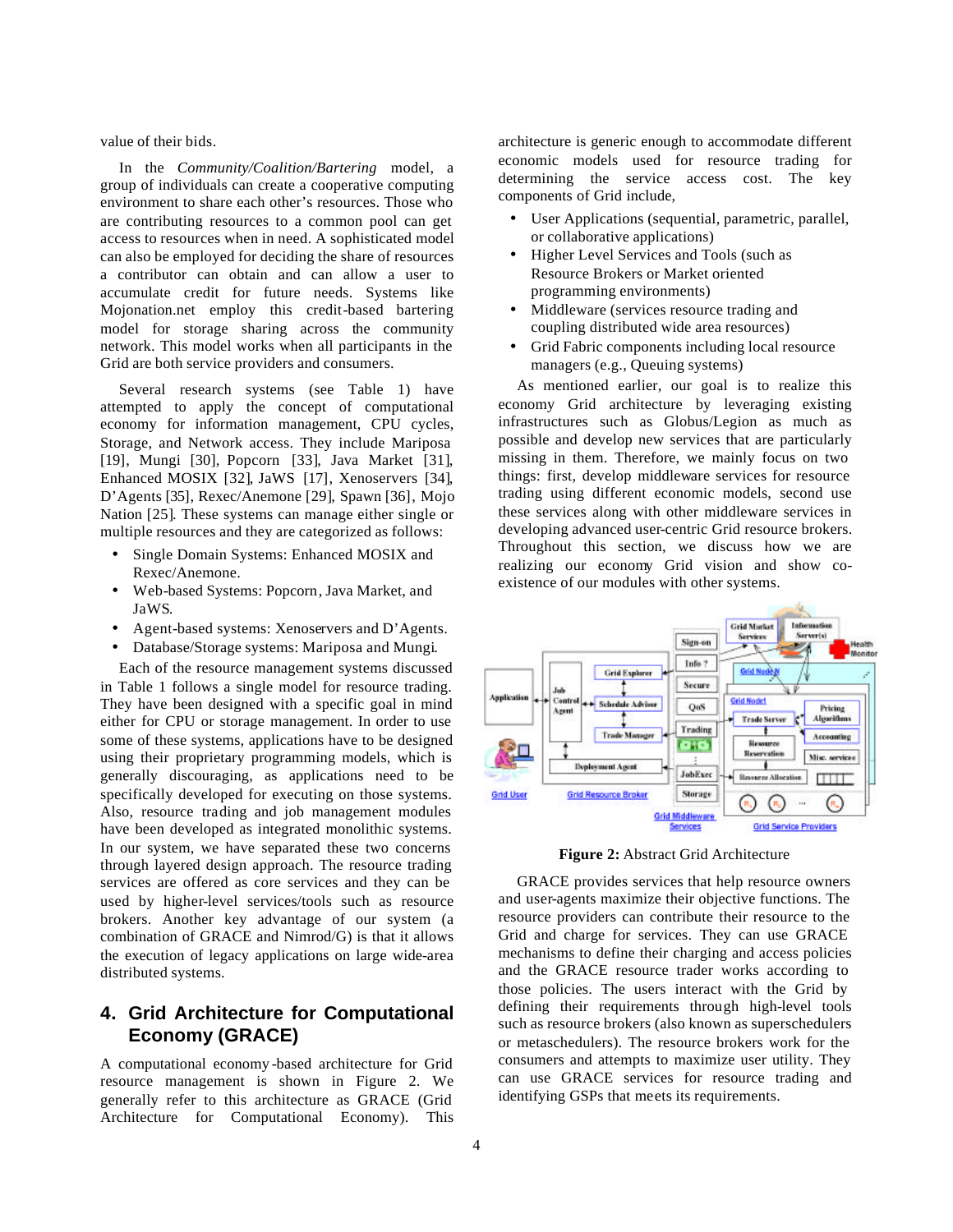## **4.1 Grid Resource Broker (GRB)**

The resource broker acts as a mediator between the user and grid resources using middleware services. It is responsible for resource discovery, resource selection, binding of software, data, and hardware resources, initiating computations, adapting to the changes in grid resources and presenting the grid to the user as a single, unified resource. The components of resource broker are the following:

- **Job Control Agent (JCA):** This is a persistent control engine responsible for shepherding a job through the system. It coordinates with schedule adviser for schedule generation, handles actual creation of jobs, maintenance of job status, interacting with clients/users, schedule advisor, and dispatcher.
- **Schedule Advisor (Scheduler):** This is responsible for resource discovery (using grid explorer), resource selection and job assignment (schedule generation) so as to ensure that the user requirements are meet.
- **Grid Explorer:** This is responsible for resource discovery by interacting with grid-information server and identifying the list of authorized machines, and keeping track of resource status information.
- **Trade Manager (TM):** This works under the direction of resource selection algorithm (schedule advisor) to identify resource access costs. It uses market directory services and GRACE negotiation services for trading with grid service provides (i.e., their representative trade servers).
- **Deployment Agent (DA):** It is responsible for activating task execution on the selected resource as per the scheduler's instruction and periodically update the status of task execution to JCA.

Our Nimrod/G broker has components that support similar functions.

## **4.2 Economy Grid Middleware in Globus Context**

The grid middleware offers services that help in coupling a grid user and remote resources through a resource broker or grid enabled application. It offers core services [2] such as remote process management, co-allocation of resources, storage access, directory information, security, authentication, and Quality of Service (QoS) such as resource reservation for guaranteed availability and trading for minimizing computational cost. Many of these services are already offered by Globus [12] components and they include,

• Resource allocation and process management (GRAM).

- Resource Co-allocation services (DUROC)
- Unicast and multicast communications services (Nexus)
- Authentication and related security services (GSI)
- Distributed access to structure and state information (MDS)
- Status and Health Monitoring components (HBM)
- Remote access to data via sequential and parallel interfaces (GASS)
- Construction, caching, and location of executables (GEM)
- Advanced resource reservation (GARA)

We provide comp onents (see Figure 3) that offer services required for constructing economy Grid and that can co-exist with systems like Globus:

- A resource broker (e.g., Nimrod/G)
- Various resource trading protocols
- A mediator for negotiating between users and grid service providers (Grid Market Directory)
- A deal template for specifying resource requirements and services offers
- A trade server
- A pricing policy specification
- Accounting (e.g., QBank) and payment management (GBank)

The new middleware services being proposed are designed to offer low-level services that co-exist with Globus services and infrastructure. These core services can be used by higher level services and tools such as the Nimrod/G Resource Broker that can use various economic models suitable for meeting user requirements.



#### **Figure 3** : Economy Grid Components within Globus context.

The Grid service providers specifically deal with the following components along with Globus components:

• **Trade Server (TS)**: This is a resource owner agent that negotiates with resource users and sells access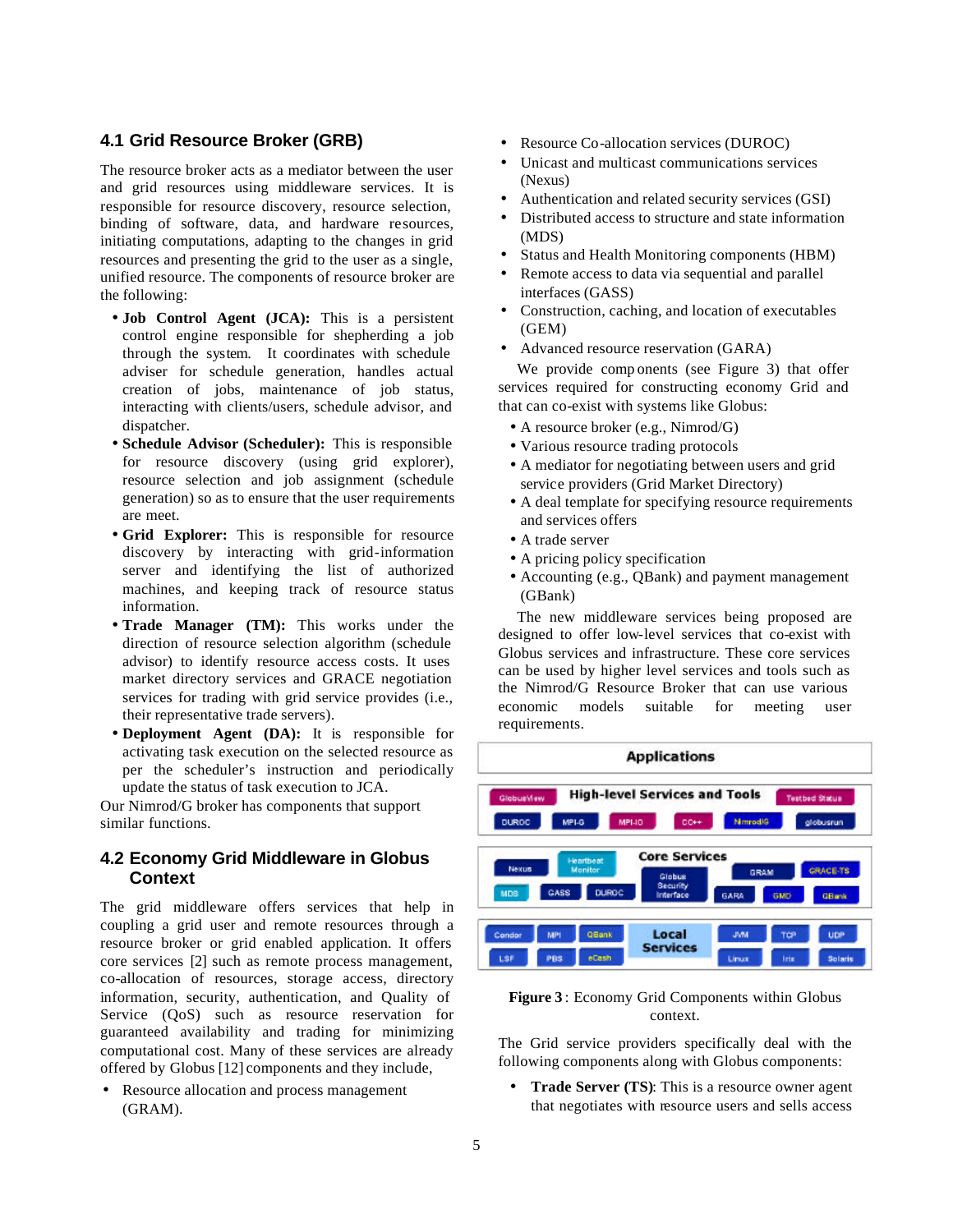to resources. It aims to maximize the resource utility and profit for its owner i.e., earn as much money as possible. It consults pricing policies during negotiation and directs the accounting system for recording resource consumption and billing the user according to the agreed pricing policy.

- **Pricing Policies**: These define the prices that resource owners would like to charge users. The resource owners may follow various policies to maximise their profit and resource utilisation and the price they charge may vary from time to time and one user to another user. The pricing can also be driven by demand and supply like in the real market environment. That is, in this commodity market model, pricing is essentially determined by objective functions of service providers and users. The pricing policy can also be based on auction. In this auction based economic model, pricing is driven by how much users value for the service and the highest bidder wins the access to Grid services.
- **Resource Accounting and Charging** components (such as GBank along with QBank) are responsible for recording resource usage and bills the user as per the usage agreement between resource broker (TM, a user agent) and trade server (resource owner agent).

## **4.3 Grid Open Trading Protocols and Deal Template**

The resource trading protocols define the rules and format for exchanging commands between a GRACE client (Trade Manager) and Trade Server. Figure 4 shows a finite state machine representation of multilevel negotiation protocols that both client and server need to follow for the bargaining/tender model. In this model, the Trade Manager (TMs) contacts Trade Server (TSs) with a request for a quote. The TM specifies resource requirements in a Deal Template (DT), which can be represented by a simple structure with its fields corresponding to deal items or by a "Deal Template Specification Language", similar to the *ClassAds* mechanism employed by the Condor [7] system. The contents of DT include, CPU time units, expected usage duration, storage requirements along with its initial offer. The TM looks into DT and updates its contents and sends back to TS. This negotiation between TM and TS continues until one of them indicates that its offer is final. Following this, the other party decides whether to accept or reject the deal. If accepted, then both work as per the agreement mentioned in the deal. The overhead introduced by the multilevel point-to-point protocol can be reduced when resource access prices are announced through grid information services (e.g., MDS) or market directory.

Some interaction protocols for a business negotiation on the Internet have been presented in [23]. This paper highlights some commonalties in the structure of different price negotiation mechanisms such as fixed price sales, auctions, and brokerages. These business negotiation models and protocols are also applicable for our resource trading and we have already explored such models and protocols in our resource management and scheduling system.



**Figure 4:** A finite state representation of resource trading negotiation (for market/bargain model).

## **4.4 Pricing, Accounting, and Payment Mechanisms**

In a computational economy Grid environment, both resource owners and users want to maximize their benefits. As there will be many GSPs offering similar services, they need to have competitive pricing structure in order to attract users, efficiently utilize resources, and maximize profit. The resources consumed by the user applications need to be accounted and charged. Various payment mechanisms need to be supported. The users can purchase resource access credits in advance or payafter-usage. Each GSP can maintain this by using systems like QBank or there can be global Grid-wide bank called that mediates payment for services accessed by the user. Figure 5 shows various components at GSP node and their interactions during resource trading, consumption, metering (measuring), billing, and payment handling.

#### *How to determine the Price?*

A simple pricing scheme is a fixed price model, but this does not work when the users demand QoS. This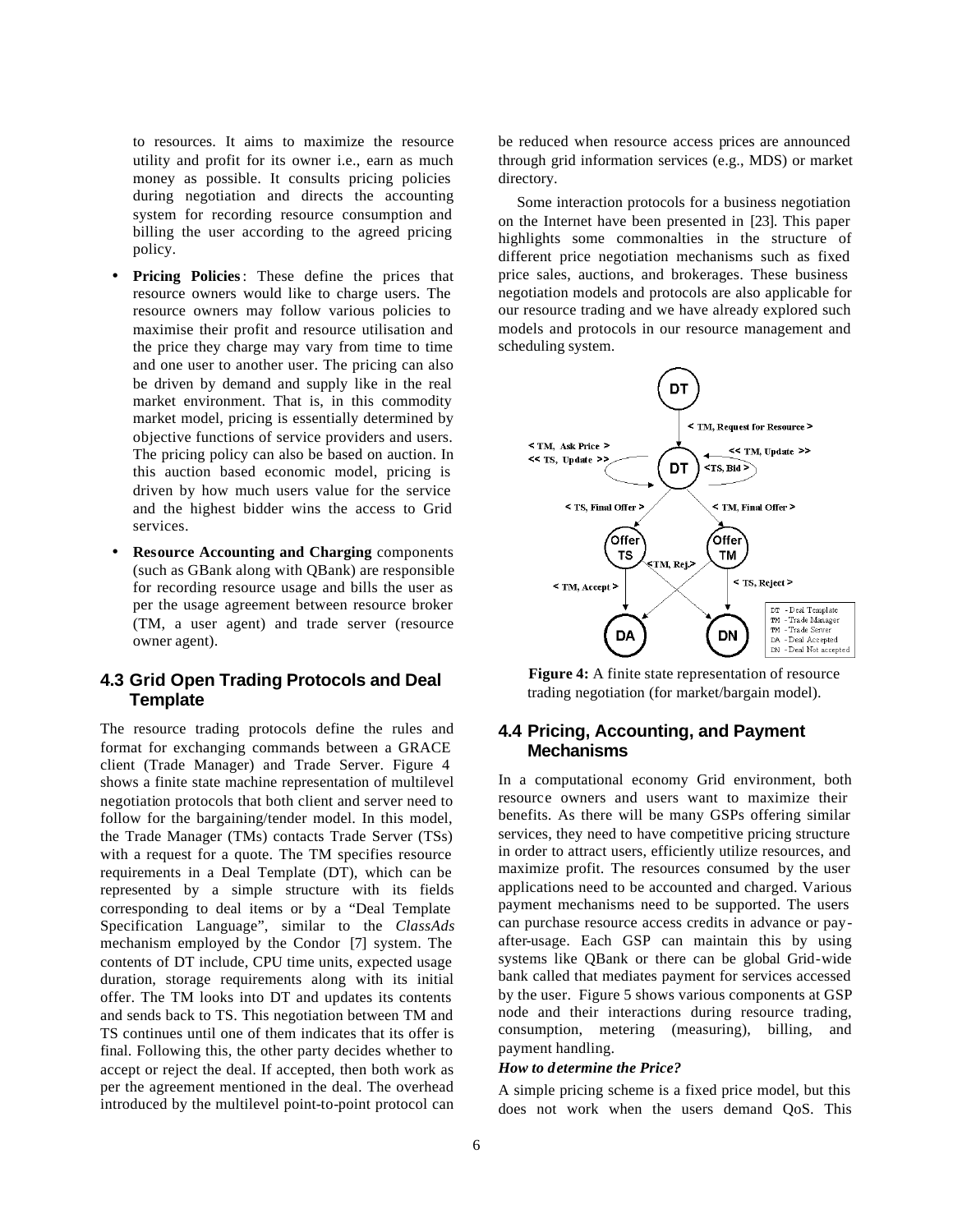requirement changes between applications and across time. The demand/supply and QoS driven pricing schemes have been investigated by many researchers in the context of software Agents [21][22]. The pricing schemes based on various parameters can be developed and they include,

- A flat price model (the same cost for applications and no QoS like in today's Internet [44])
- Usage timing (peak, off-peak, lunch time like pricing telephone services)
- Usage period and duration (short/long)
- Demand and supply (e.g., Smale model [46])
- Foresight-based [21] (i.e., an ability to model and predict responses by competitors)
- Loyalty of Customers (like Airlines favoring frequent flyers!)
- Historical data
- Advance agreement/contract with service provides
- Calendar based
- Bulk Purchase
- Voting in which trade unions decide pricing structure
- Resource capability as benchmarked in the capital market
- Application areas in which academic R&D or public good applications can be offered at cheaper rate compared to commercial applications.



#### **Figure 5:** An Interaction between GSP resource management components.

 In [22], five different provider pricing strategies, ranging widely from ones that require perfect knowledge and unlimited computational power to ones that require very little knowledge or computational capability, are employed in two different buyer populations, namely quality-sensitive and price sensitive buyers. The resulting collective dynamics have been investigated using a combination of analysis and simulation. In a population of *quality-sensitive buyers*,

all pricing strategies lead to a price equilibrium predicted by a game-theoretic analysis. However, in a population of *price-sensitive buyers*, most pricing strategies lead to large-amplitude cyclical price wars. These pricing strategies and issues are also applicable to the Grid and strategies need to be designed such that the resource providers benefit through efficient resource utilization and consumers will have the ability to tradeoff between cost and timeframe in the Grid marketplace.

#### *Service items to be Charged and Accounted*

User applications have different resource requirements depending on computations performed and algorithms used in solving problems. Some applications can be CPU intensive while others can be I/O intensive or a combination. For example, in CPU intensive applications it may be sufficient to charge only for CPU time whilst offering free I/O operations. This scheme cannot be applied for I/O intensive applications. Therefore, consumption of the following resources need to be accounted and charged:

- CPU User time (consumed by user App.) and System time (consumed while serving user App.)
- Memory
- Maximum resident set size page size
- Amount of memory used
- Page faults
- Storage used
- Network activity
- Signals received, context switches
- Software and Libraries accessed (particularly required for the emerging ASP world).

Access to each these entities can be charged individually or in combination. Combined pricing schemes need to have a costing matrix that takes a request for multiple resources in pricing. An economic model proposed by Smale [46] allows formulation of such pricing schemes for resource allocation.

### *Payment Mechanisms*

A computational economy Grid needs to support various payment mechanisms. They include:

- Prepaid Pay and use in which users need to buy credits in advance from GSPs or Grid Bank
- Use and pay later
- Pay as you go
- Grants based

Each GSP can bill their users directly and handle all payment processing issues themselves. This method introduces a great burden for both providers and users in a large-scale Grid environment. This can be simplified by having mediators like a Grid-wide Bank. The users can inform GSPs about their Grid Bank account details for which they can charge directly or users can pay by other electronic cash systems. This can be achieved by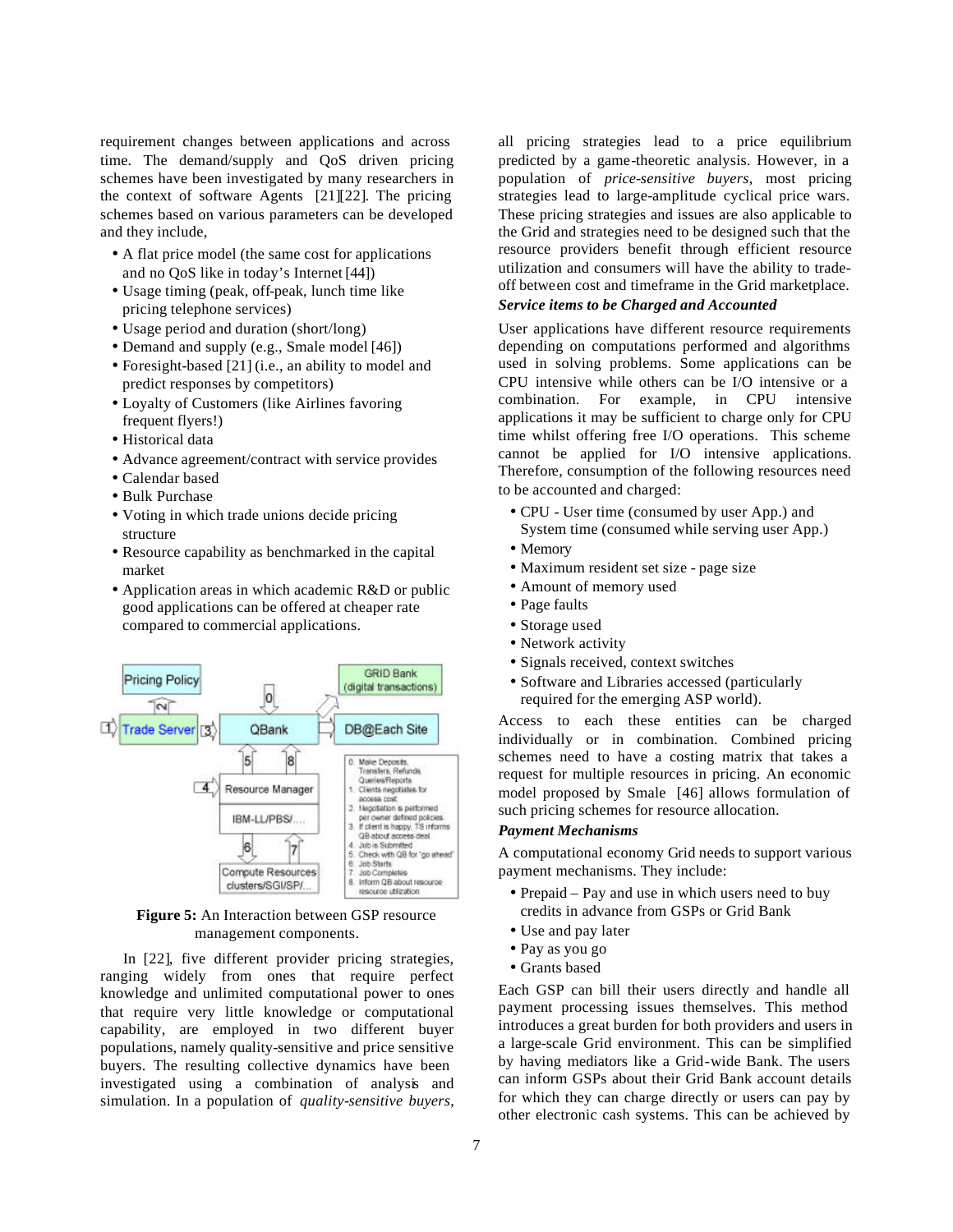using digital currency mechanisms such as:

- NetCheque: [38] Users registered with NetCheque accounting servers can write electronic cheques and send them to service providers. When deposited, the balance is transferred from sender to receiver account automatically.
- NetCash [39] This supports anonymity and it uses the NetCheque system to clear payments between currency servers.
- Paypal [47] This is an example of credit-card based automated mediator for payments processing.

Such electronic payment mechanisms satisfy the diverse requirements of service providers and their users. We are still investigating mechanisms for integrating such systems in our economy grid infrastructure.

### **4.5 System Prototype & Demo Experience**

A prototype implementation of the Nimrod/G resource brokering and trading mechanisms has been demonstrated during the HPDC 2000 conference in Pittsburgh. In this parameter study experiment, we have been able to perform scheduling of parametric computations over Grid resources in Australia (Monash University Linux cluster and Solaris workstation) and the United States (DOE Argonne National Laboratories SGI/IRIX, IBM SP2, and Sun HPC machines, USC/ISI SGI-IRIX machine, and University of Virginia Linux cluster). These Unix-class HPC machines were Grid enabled by using Globus, Legion, and Condor/G system services. The modular or component-oriented architecture of Nimrod/G [3] resource broker allowed us to develop mechanisms for scheduling computations over resources enabled by these Grid middleware services (with minimal effort). The users prepare their application for parameter studies using Nimrod as usual [1]. The resulting parameter-sweep application can be executed on the Grid by submitting it to the Nimrod/G engine that mediates between the scheduler and deployment modules. The Nimrod/G scheduler uses directory services like the Globus MDS for resource discovery and the GRACE trading services for establishing an access price. Depending on the user preferences such as deadline, budget, and optimization parameters, Nimrod selects the best scheduling algorithm [5] for generating the schedule and assigning jobs to suitable resources. The Deployment Agent (DA) selects the right service module (Globus GASS/GEM/GRAM, Legion, or Condor/G) depending on the resource type for staging job/application and data on (remote) Grid resources, initiate computations and monitor their progress. As the performance of the Grid resources is not static, Nimrod/G performs rescheduling when scheduling event is raised. When job execution is finished, the DA gathers results from resources to the

user space. During HPDC 2000 Demo, we started an experiment on our Solaris workstation in Australia from Pittsburgh and connected to the Nimrod/G engine for computational monitoring and steering. Using this remote steering client, we have been able to change deadline and budget to trade-off cost vs. timeframe for online demonstration of Grid marketplace dynamics.

Nimrod/G keeps record of all resource utilization and agreed pricing for resource access for accounting purpose. This information is useful for resource consumers for computational steering and verifying discrepancies in GSP billing statement and the actual amount of consumption. Resource provider can keep a record of resource consumption and bill/charge the user according to the agreed pricing.

# **5. Resource Trading and Scheduling Experimentation**

In our previous experiments (performed on GUSTO test bed in 1999 [1]), the resource prices were hardwired into a file owned by the user. It was up to the user to ensure the prices in this file reflected the actual prices for each resource, and they were fixed for the entire duration of the experiment. This meant that the user needed to set the price to the highest price for a resource to ensure that their budget was not exceeded. This limitation is overcome by using GRACE resourcetrading services. The Nimrod/G scheduler has been modified to use services of Grid Trade Servers running on each (gatekeeper) resource for establishing resource/service price. In order to test the operation of the Grid Trade Server, we performed an experiment by implementing the Posted Price Market Model for the Nimrod/G resource broker. A Grid testbed (shown in Figure 6) containing computational resources across four continents has been used in this experiment.



**Figure 6:** Global Economy Grid (EcoGrid) Testbed.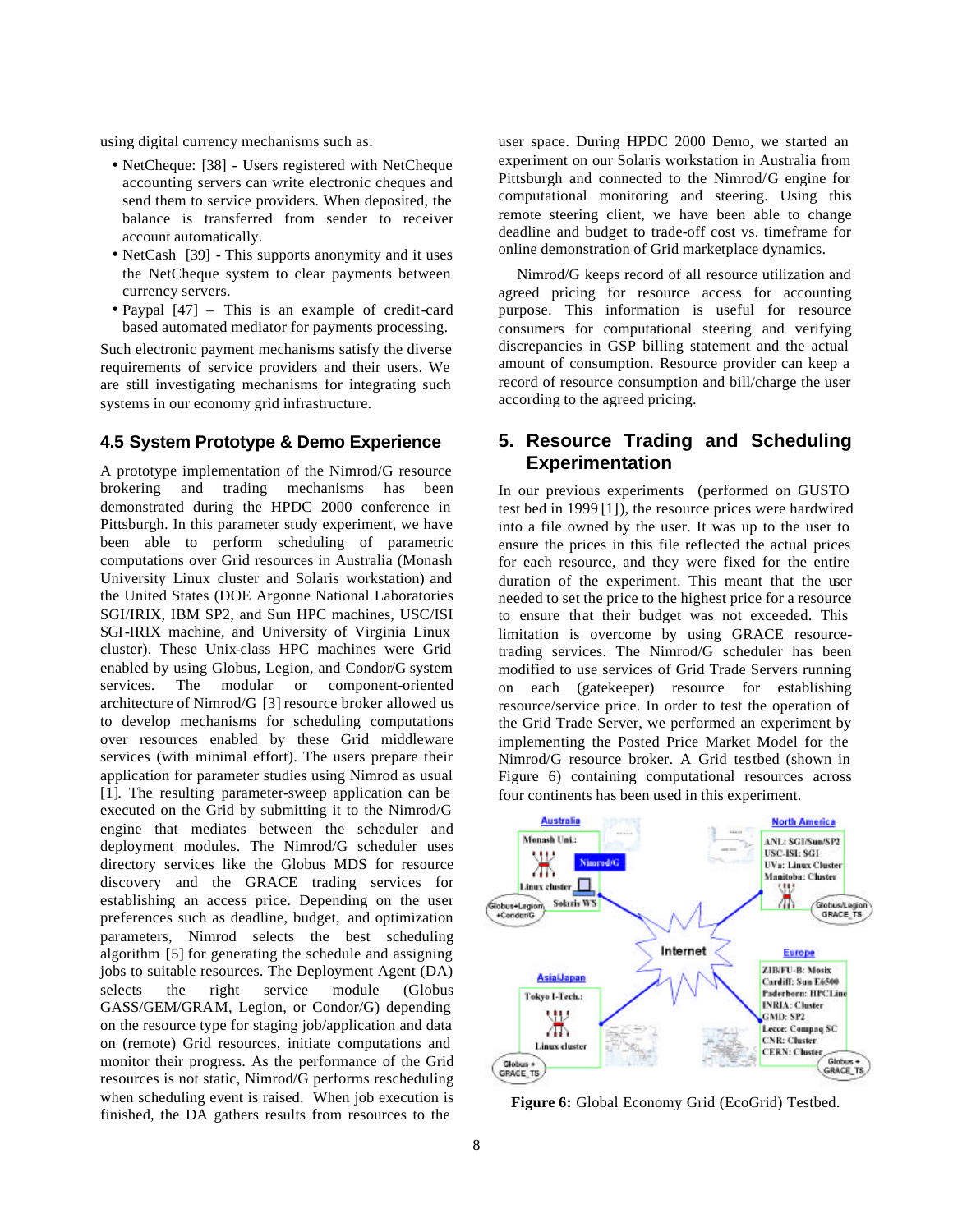Resources selected for this experiment from the testbed are shown in Table 2. To test the Grid Trade Server with the current scheduler, we ran an experiment entirely during peak time and the same experiment entirely during off-peak time. It is important to note access price variations during peak and off-peak times and also time difference between Australia and US. The access price is expressed in Grid units (G\$) per CPU second.

We selected 5 systems (shown in Table 2) from the testbed, each effectively having 10 nodes available for our experiment. Monash University has a 60-processor Linux cluster running Condor, which was reduced to 10 available processors for the experiment. Similarly, a 96 node SGI at Argonne National Laboratory (ANL) was made to provide 10 nodes by using *Condor glidein* to add 10 processors to the Condor pool. An 8-node Sun at Argonne and a 10-node SGI at the Information Sciences







**Graph 2: Computational Scheduling during Australian Off-peak (or US peak) Time.**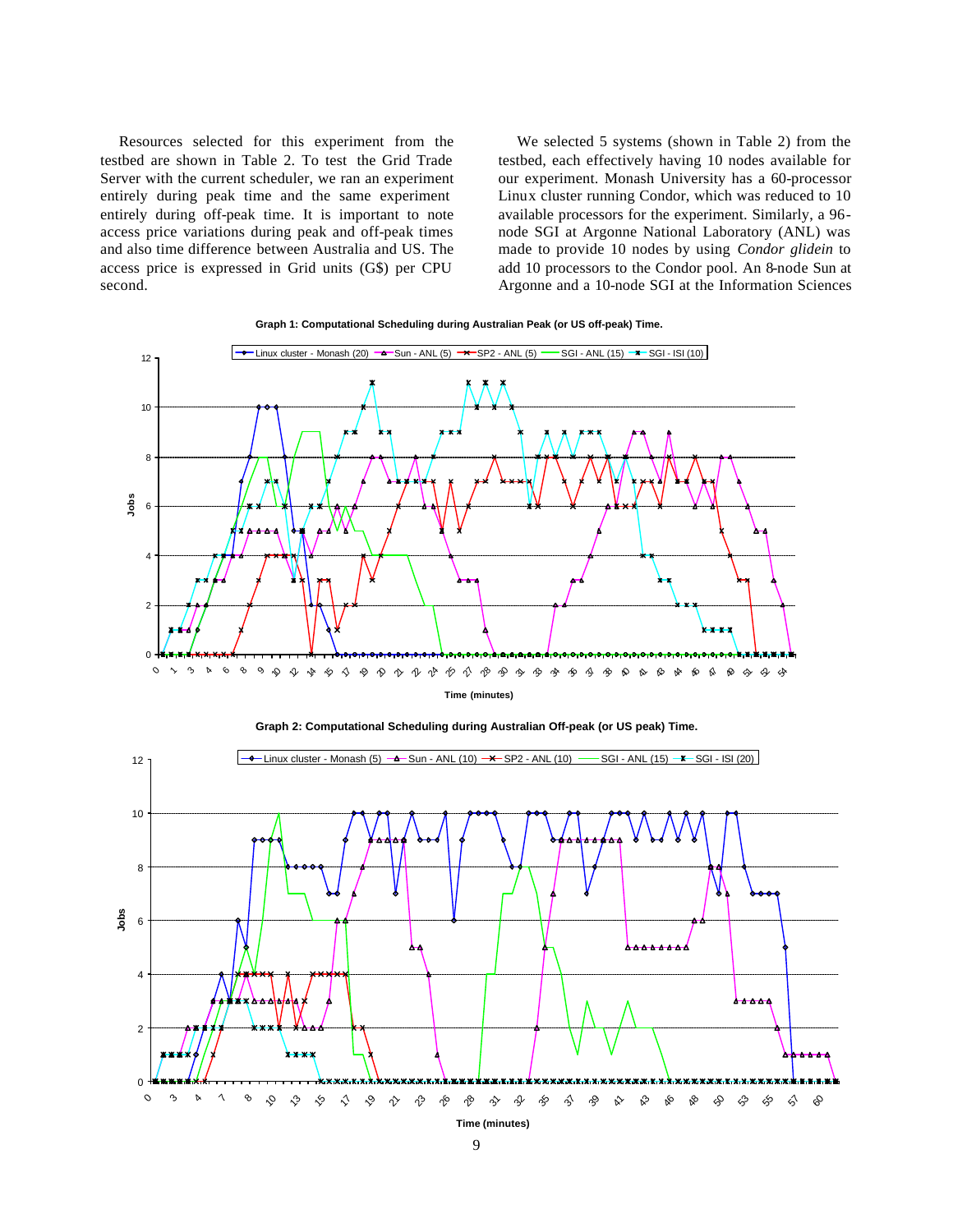Institute (ISI) of the University of Southern California were accessed using Globus directly. Argonne's 80 node SP2 was also accessed directly through Globus. We relied on its high workload to limit the number of nodes available to us. We assigned artificial-cost (access price per second) for each of those resources depending on their relative capability. This is achieved by setting resource cost database, which is maintained on each of the resources by their owners. The resource cost database contains access cost (price) that they like to charge to all their grid users at different times of the day. The access price is generally various from users to users and time to time. The resource broker negotiates with trading servers for establishing access price using resource trading services (APIs) provided by the GRACE infrastructure.

We performed an experiment of 165 jobs. Each job was a CPU-intensive task of approximately 5 minutes duration. The experiment was run twice, once during the Australian peak time, when the US machines were in their off-peak times, and again during the US peak, when the Australian machine was off-peak. The experiments were configured to *minimise the cost*, within *one-hour deadline*. This requirement instructs the Nimrod/G broker to use "Cost-Optimization Scheduling algorithm" [5] in scheduling over the grid.

The number of jobs in execution/queued on resources (Y-axis) at different times (X-axis) during the experimentation is shown in Graph 1 and Graph 2. The results for the Australian peak experiment (Graph 1) show the expected typical results. After an initial calibration phase, the jobs were distributed to the cheapest machines for the remainder of the experiment. This characteristic of the scheduler is clearly visible in the Graphs 1 and 2. During Australian peak experiment, after calibration period, the scheduler excluded the usage of Australian resources as they were expenses and scheduler predicted that it could still meet the deadline using cheaper resources from US resources, which are in off-peak time phase. However, during Australia offpeak experiment, the scheduler never excluded the usage of Australian resources and in fact, it excluded the usage of some of the US resources as they were expensive at that time due to US in peak-time phase and their resources were expensive comparatively. The results for the US peak experiment (Graph 2) are somewhat more interesting. When the Sun becomes temporarily unavailable, the SP2, at the same cost, was also busy, so a more expensive SGI is used to keep the experiment on track to complete before the deadline.

When the scheduling algorithm tries to minimize the cost, the total cost Australian peak time experiment is 471205 units and the off-peak time is 427155 units. The result is that costs were quite low in both cases. An

experiment using all resources without the cost optimization algorithm during the Australian peak cost 686960 units for the same workload. The cost difference indicates a saving in computational cost and it is certainly a successful measure of our budget and deadline-driven scheduling on the grid.





**Graph 4:** Cost of Resources in use @AU Peaktime.



The number of computational nodes (CPUs) in use at different times during the execution of scheduling experimentation at Australian peak-time is shown in Graph 3. It can be observed that in the beginning of the experiment (calibration phase), scheduler had no precise information related to job consumption rate for resources, hence it tried to use as many resources as possible to ensure that it can meet deadline. After calibration phase, scheduler predicated that it could meet the deadline with fewer resources and stopped using more expensive nodes. However, whenever scheduler senses difficulty in meeting the deadline by using the resources currently in use, it includes additional resources. This process continues until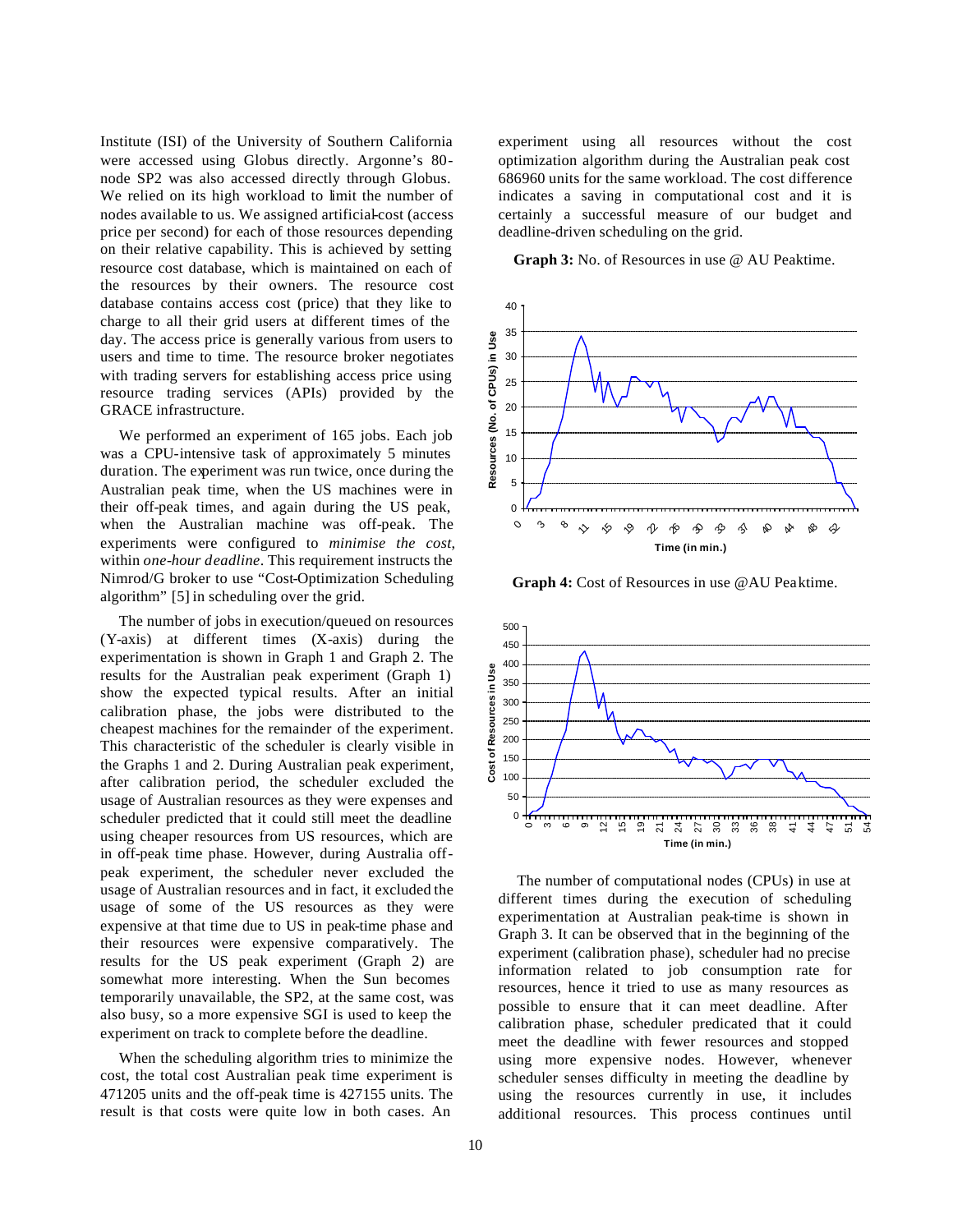deadline is meet and at the same time it ensures that the cost of computation is within a given budget.

The total cost of resource (sum of the access price for all resources) in use at different times during the execution of scheduling experimentation at Australian peak-time is shown in Graph 3. It is interesting to observe the pattern of variation of cost during calibration phase is similar to that of number of resources in use. However, this is not the same as experiment progresses and in fact the cost of resources decreases almost linearly even thought resources in use does not decline at that rate. The reason for this behavior is that a large number of resources that the scheduler selected were from off-peaktime zone (i.e., US was in off-peak time when Australia was in Peak hours) as they were cheaper. Another reason is that the EconomyGrid testbed contains more US resources compared to Australian resources.

**Graph 5:** No. of Resources in use @ AU Off-peaktime.





**Graph 6:** Cost of Resources in use @AU Off-Peaktime.

Similar behavior did not occur in scheduling experiment conducted during Australian off-peak time

(see Graph 5 and 6). The variation pattern of total number of resources in use and their total cost is similar due to the fact that the larger numbers of US resources were available cheaply. Although the scheduler has used Australian resources throughout the experiment (see Graph 2), the scheduler had to depend on US resources to ensure that the deadline is meet even if resources were expensive.

## **6. Conclusion and Future Work**

We have discussed motivations for creating an economy Grid and issues involved in the development of resource management systems driven by computational economy. We proposed Grid Architecture for Computational Economy (GRACE) framework that takes benefits of existing middleware services and tools and offers new services that are essential for realizing a real world Grid. We briefly discussed economy models for resource trading in the Grid. They include commodity market, posted prices, bargaining, tendering, auction, proportional resource sharing or shareholder, and community/coalition/bartering models. We discussed the usage of resource trading in Grid brokering for posted price economic model and presented preliminary experimental results. The computational economics driven brokering system can be applied to peer-to-peer computing [48] applications that enable content sharing. Systems like Napster[49] or Gnutella [50] could use infrastructure that is similar to GRACE for encouraging people to share files, contents, or music in larger scale by providing them economic incentive. The brokering systems like Nimrod/G can discover the best content provider that meets consumers QoS requirements.

A computational economy approach for Grid resource management requires extensive exploration. For example, currently our Nimrod/G scheduler does not allow changes in the price of resources once initial scheduling decisions are made. That is, in scheduling the remaining jobs over the resources within the remaining budget, the scheduler makes significant assumptions about the future price of the resources. In addition, the scheduler uses the current price to calculate the cost of jobs that have completed in the past. Hence, using the current scheduler in a system where price varies over time makes the cost estimations meaningless, and the budget cannot be guaranteed. In order to overcome this limitation, we are currently investigating new scheduling algorithms that not only adapt to dynamic changing in resource conditions during runtime, but also to changes to access prices even during the execution of jobs. We will also be investigating new economic models such Auctions and Contract Net protocols for resource allocation. We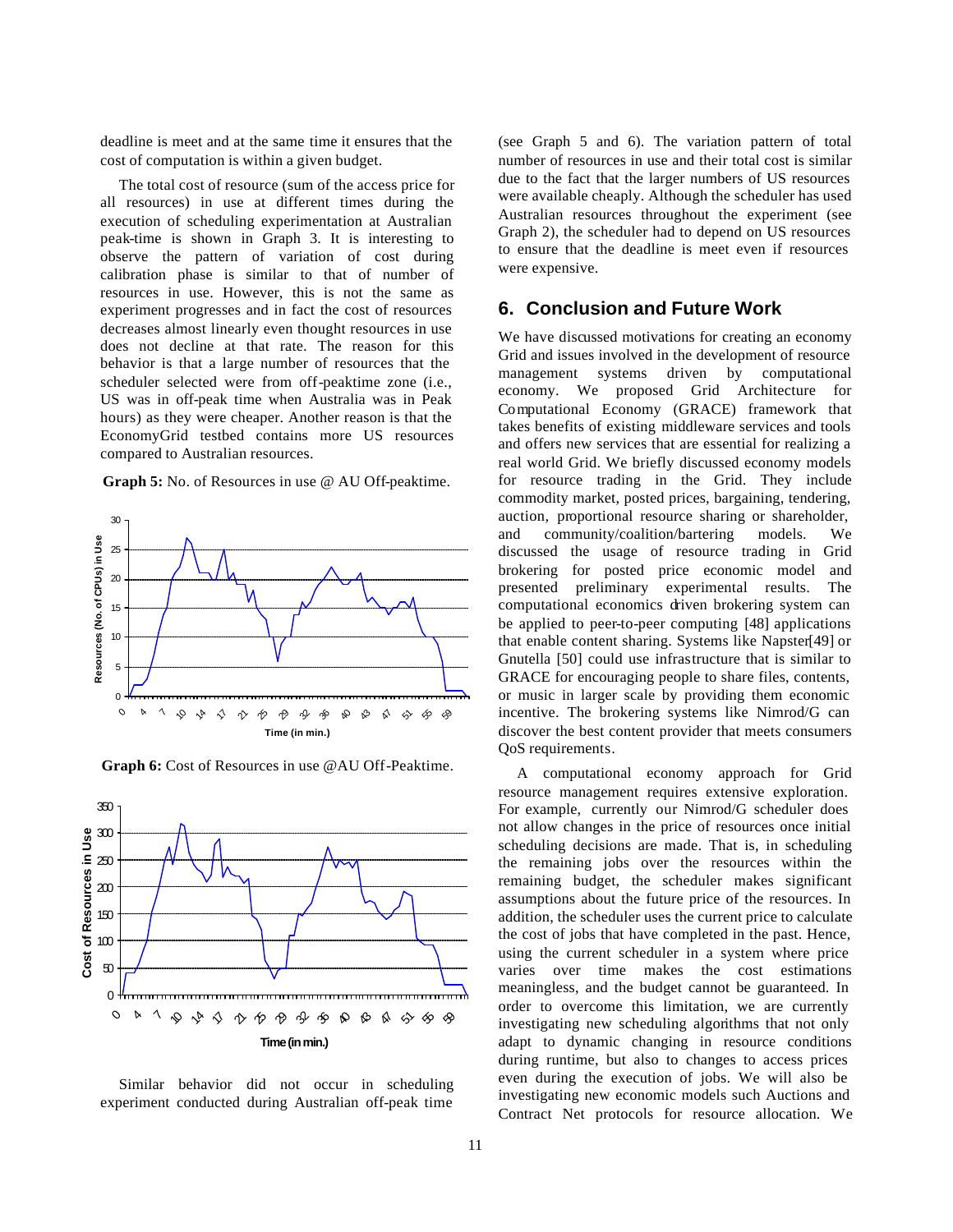expect that economy driven approach to resource management and scheduling will make a great impact on the eventual success and widespread adoption of the Grid in day-to-day computational activities.

### **Acknowledgements**

The work is funded through Monash University, Distributed Systems Technology Centre (DSTC), IEEE Computer Society, Centre for Distributed Systems and Software Engineering (DSSE), and the Australian Government research grants and scholarships. The computational resources that are part of the EconomyGrid testbed are owned or provided by Monash University, Argonne National Laboratories (USA), University of Southern California's Information Sciences Institute (USA), University of Virginia (USA), Tokyo Institute of Technology (Japan), Electrotechnical Laboratory (Japan), ZIB/Freie Universität Berlin (Germany), University of Paraborn (Germany), University of Cardiff (UK), University of Lecce (Italy), CERN, (Switzerland), Porzan Supercomputing Centre (Poland), and CNUCE-Institute of the Italian National Research Council. We would like to thank our colleagues from these organizations for providing access to their supercomputing resources.

#### **References**

- [1] Abramson, D., Giddy, J., and Kotler, L., *High Performance Parametric Modeling with Nimrod/G: Killer Application for the Global Grid?*, International Parallel and Distributed Processing Symposium (IPDPS 2000), Cancun, Mexico, May 2000,
- [2] Baker M., Buyya R., Laforenza D., *The Grid: International Efforts in Global Computing,* Intl. Conference on Advances in Infrastructure for Electronic Business, Science, and Education on the Internet (SSGRR 2000), Italy, 2000.
- [3] Buyya, R., Abramson, D., and Giddy, J., *Nimrod/G: An Architecture for a Resource Management and Scheduling System in a Global Computational Grid*, 4th International Conference on High Performance Computing in Asia-Pacific Region (HPC Asia 2000), Beijing, China.
- *[4]* Buyya, R., Abramson, D., and Giddy, J., *An Economy Driven Resource Management Architecture for Global Computational Power Grids*, The 7th International Conference on Parallel and Distributed Processing Techniques and Applications (PDPTA 2000), Las Vegas, USA, June 26-29, 2000.
- *[5]* Buyya, R., Abramson, D., and Giddy, J., *An Evaluation of Economy-based Resource Trading and Scheduling on Computational Power Grids for Parameter Sweep* Applications, The 2<sup>nd</sup> International Workshop on Active Middleware Services (AMS 2000), August 1, 2000, Pittsburgh, USA (Kluwer Academic Press).
- *[6]* Buyya, R., Abramson, D., and Giddy, J., Stockinger H., *Economic Models for Resource Trading in a Service Oriented Grid Computing Environments*, Monash University, http://www.buyya.com/ecogrid/, Oct 2000 (in publication).
- [7] J. Basney and M. Livny, "Deploying a High Throughput Computing Cluster", in High Performance Cluster Computing, R. Buyya, Editor, Vol. 1, Prentice Hall PTR, May 1999, http://www.cs.wisc.edu/condor/
- [8] Czajkowski K., Foster I., Karonis N., Kesselman C., Martin S., Smith W., and Tuecke S., *A Resource Management Architecture for Metacomputing Systems,* IPPS/SPDP '98 Workshop on Job Scheduling Strategies for Parallel Processing, 1998.
- [9] Distributed.Net http://www.distributed.net/
- [10] H.E. Bal et al.: "The distributed ASCI supercomputer project", ACM Special Interest Group, Operating Systems Review, Vol. 34, No. 4, October 2000. http://www.cs.vu.nl/das/
- [11] European Grid (eGrid) and Application Testbeds http://www.egrid.org, Nov. 2000.
- [12] Foster I. and Kesselman C., *Globus: A Metacomputing Infrastructure Toolkit*, International Journal of Supercomputer Applications, 11(2): 115-128, 1997. (http://www.globus.org)
- [13] Foster, I., and Kesselman, C. (editors), *The Grid: Blueprint for a New Computing Infrastructure*, Morgan Kaufmann Publishers, USA, 1999.
- [14] Globus Testbeds http://www-fp.globus.org/testbeds/
- [15] Global Grid Forum http://www.gridforum.org/
- [16] R. Buyya, Grid Computing Info Centre (Grid Infoware) http://www.gridcomputing.com, 2000.
- [17] Spyros Lalis and Alexandros Karipidis, *An Open Market-Based Framework for Distributed Computing over the Interne*t, First IEEE/ACM International Workshop on Grid Computing (GRID 2000), Dec. 2000, Bangalore, India: Springer Verlag, Germany.
- [18] S. Chapin, J. Karpovich, A. Grimshaw, *The Legion* Resource Management System, Proceedings of the 5<sup>th</sup> Workshop on Job Scheduling Strategies for Parallel Processing, April 1999. (http://legion.virginia.edu/ )
- [19] M. Stonebraker, R. Devine, M. Kornacker, W. Litwin, A. Pfeffer, A. Sah, C. Staelin, *An Economic Paradigm for Query Processing and Data Migration in Mariposa*, Proceedings of 3rd International Conference on Parallel and Distributed Information Systems, Austin, TX, USA, 28-30 Sept. 1994. Los Alamitos, CA, USA: IEEE Comput. Soc. Press, 1994.
- [20] SETI@Home http://setiathome.ssl.berkeley.edu/
- [21] Gerald J. Tesauro and Jeffrey O. Kephart, *Foresightbased pricing algorithms in an economy of software agents*, First International Conference on Information and Computation Economies, Charleston, South Carolina, October, 1998. http://www.ibm.com/iac/papers/ice98\_fs/
- [22] Jakka Sairamesh and Jeffrey O. Kephart, *Price Dynamics of Vertically Differentiated Information Markets*, First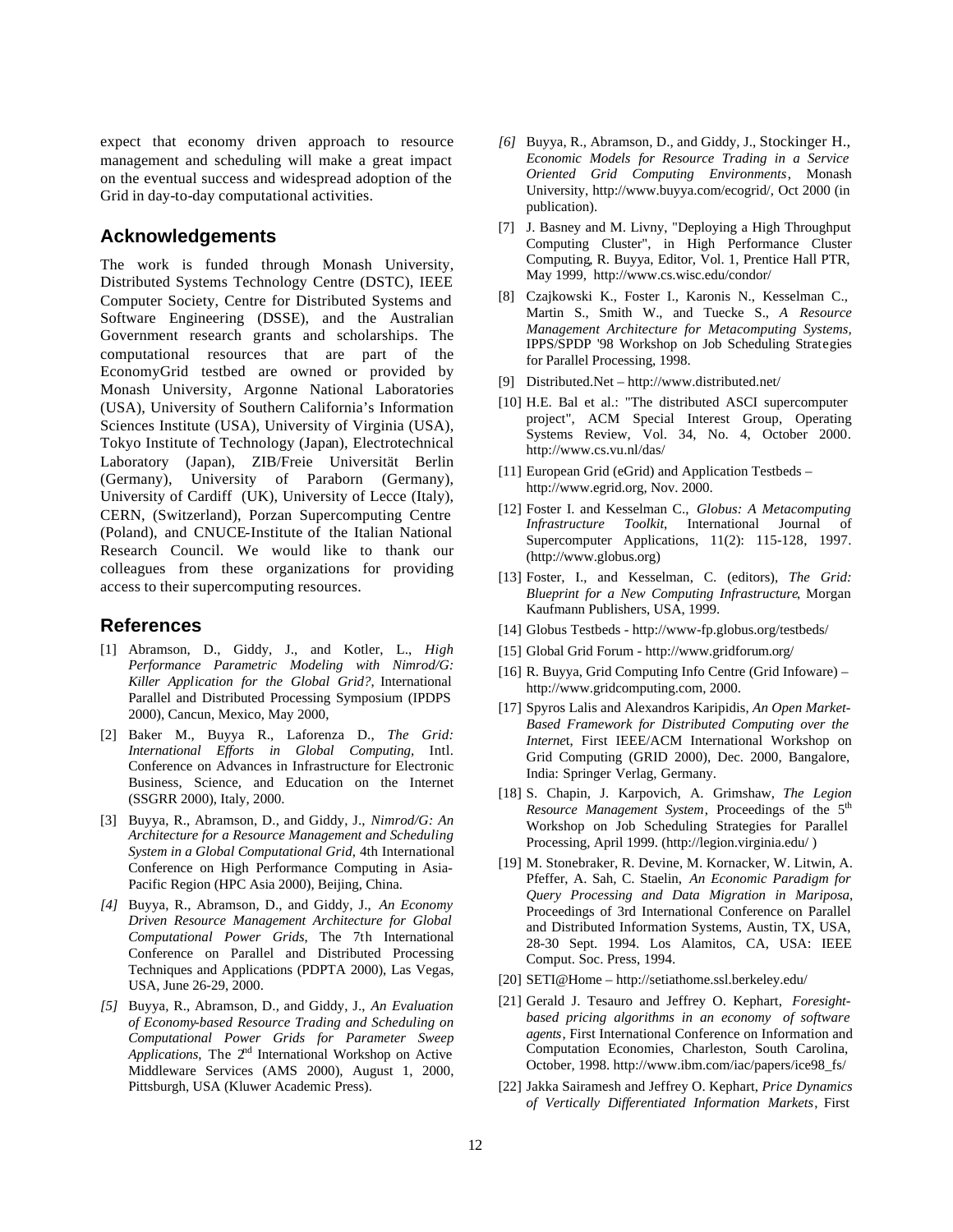International Conference on Information and Computation Economies, Charleston, South Carolina, October, 1998.

- [23] Manoj Kumar and Stuart I. Feldman, *Business negotiations on the Internet,* Technical Report, IBM Institute of Advanced Commerce - March 11, 1998, http://www.ibm.com/iac/tech-paper.html
- [24] Foundation for Intelligent Physical Agents (FIPA), http://www.fipa.org/, 2000.
- [25] Mojo Nation http://www.mojonation.net/, Nov. 2000.
- [26] Reid Smith and Randall Davis, *The Contract Net Protocol: High Level Communication and Control in a Distributed Problem Solver*, IEEE Transactions on Computers, Vol. C-29, No. 12, Dec. 1980.
- [27] ISO New England Inc., Electricity Trading Over the Internet Begins in Six New England States, Holyoke, Massachusetts, http://www.iso-ne.com/ , Business Wire, http://industry.java.sun.com/javanews/stories/story2/0,10 72,15093,00.html
- [28] R. Cocchi, S. Shanker, D. Estrin, and L. Zhang, Pricing in Computer Networks: Motivation, Formulation, and Example, IEEE/ACM Transactions on Networking, Vol. 1, No. 6, Dec. 1993.
- [29] Brent Chun and David Culler, *Market-based proportional resource sharing for clusters*, Technical report, University of California, Berkeley, September 1999.
- [30] Heiser G, Lam F, and Russell SM, *Resource Management in the Mungi Single-Address-Space Operating System,* Proceedings of Australasian Computer Science Conference, Perth Australia, Feb. 1998, Springer-Verlag, Singapore, 1998.
- [31] Yair Amir, Baruch Awerbuch and R. Sean Borgstrom, A Cost-Benefit Framework for Online Management of a Metacomputing System, Proceedings of first International Conference on Information and Computational Economy, Charleston, Oct. 1998.
- [32] Amir Y., Awerbuch B., Barak A., Borgstrom R.S. and Keren A., An Opportunity Cost Approach for Job Assignment in a Scalable Computing Cluster, IEEE Tran. Parallel and Distributed Systems, Vol. 11, No. 7, July 2000.
- [33] Noam Nisan, Shmulik London, Ori Regev, Noam Camiel, *Globally Distributed computation over the Internet - The POPCORN project*, International Conference on Distributed Computing Systems (ICDCS'98) 1998. Also a poster in WWW6 - Sixth International World Wide Web Conference, Santa-Clara in Aprill 1997. (http://www.cs.huji.ac.il/~popcorn/)
- [34] Dickon Reed, Ian Pratt, Paul Menage, Stephen Early, Neil Stratford, *Xenoservers; Accounted execution of untrusted code*, Hot topics in Operating Systems, 1999. http://www.cl.cam.ac.uk/Research/SRG/netos/xeno/
- [35] Jonathan Bredin and David Kotz and Daniela Rus, *Utility Driven Mobile-Agent Scheduling*, Technical Report PCS-

TR98-331, Dept. of Computer Science, Dartmouth College, October 3, 1998.

- [36] C. Waldspurger, T. Hogg, B. Huberman, J. Kephart, and W. Stornetta, Spawn: A Distributed Computational Economy, IEEE Transactions on Software Engineering, Vol. 18, No. 2, Feb. 1992.
- [37] Scott Jackson, *QBank: A Resource Management Package for Parallel Computers*, Pacific Northwest National Laboratory, Washington, USA, 2000.
- [38] B. Clifford Neuman and Gennady Medvinsky, *Requirements for Network Payment: The NetCheque Perspective*, Proceedings of IEEE COMPCON'95: Technologies for the Information Superhighway, San Francisco, USA, March 1995.
- [39] Gennady Medvinsky and B. Clifford Neuman, *NetCash: A design for practical electronic currency on the Internet*. Proceedings of 1st the ACM Conference on Computer and Communication Security, November 1993.
- [40] A. Lazar and N. Semret, *Auctions for Network Resource Sharing*, TR 468-97-02, Columbia University, Feb. 1997.
- [41] Tuomas Sandholm, *Distributed Rational Decision Making*, Multiagent Systems (G. Weiss, editor), The MIT Press, 2000.
- [42] Michael Huhns and Larry Stephens, *Mutiagent Systems and Societies of Agents*, Multiagent Systems (G. Weiss, editor), The MIT Press, 2000.
- [43] John Brooke, Martyn Foster, Stephen Pickles, Keith Taylor, and Terry Hewitt, *Mini-Grids: Effective Test-beds for Grid Application*, Proceedings of the First IEEE/ACM International Workshop on Grid Computing (GRID 2000), Dec. 17, 2000, Bangalore, India: Springer Verlag Press, Germany.
- [44] Lee McKnight and Jahangir Boroumand, Pricing Internet Services: Approaches and Challenges, IEEE Computer, Feb. 2000.
- [45] Lee McKnight and Jahangir Boroumand, Pricing Internet Services: After Flat Rate, MIT/Tufts Internet QoS Workshop, Dec. 1999.
- [46] S. Smale, Dynamics in general equilibrium theory, American Economic Review, Vol. 66, No. 2, 284-294pp, May 1976.
- [47] Paypal http://www.paypall.com, 2000.
- [48] Bob Knighten, *Peer to Peer Computing* Working Group, Intel Developer's Forum, August 24, 2000, http://www.peer-to-peerwg.org
- [49] Napster http://www.napster.com/
- [50] Gnutella http://gnutella.wego.com/
- [51] M. Miller and K. Drexler, *Markets and Computation: Agoric Open Systems*, The Ecology of Computation, B. Huberman (editor), Elsevier Science Publishers, The Netherlands, 1998.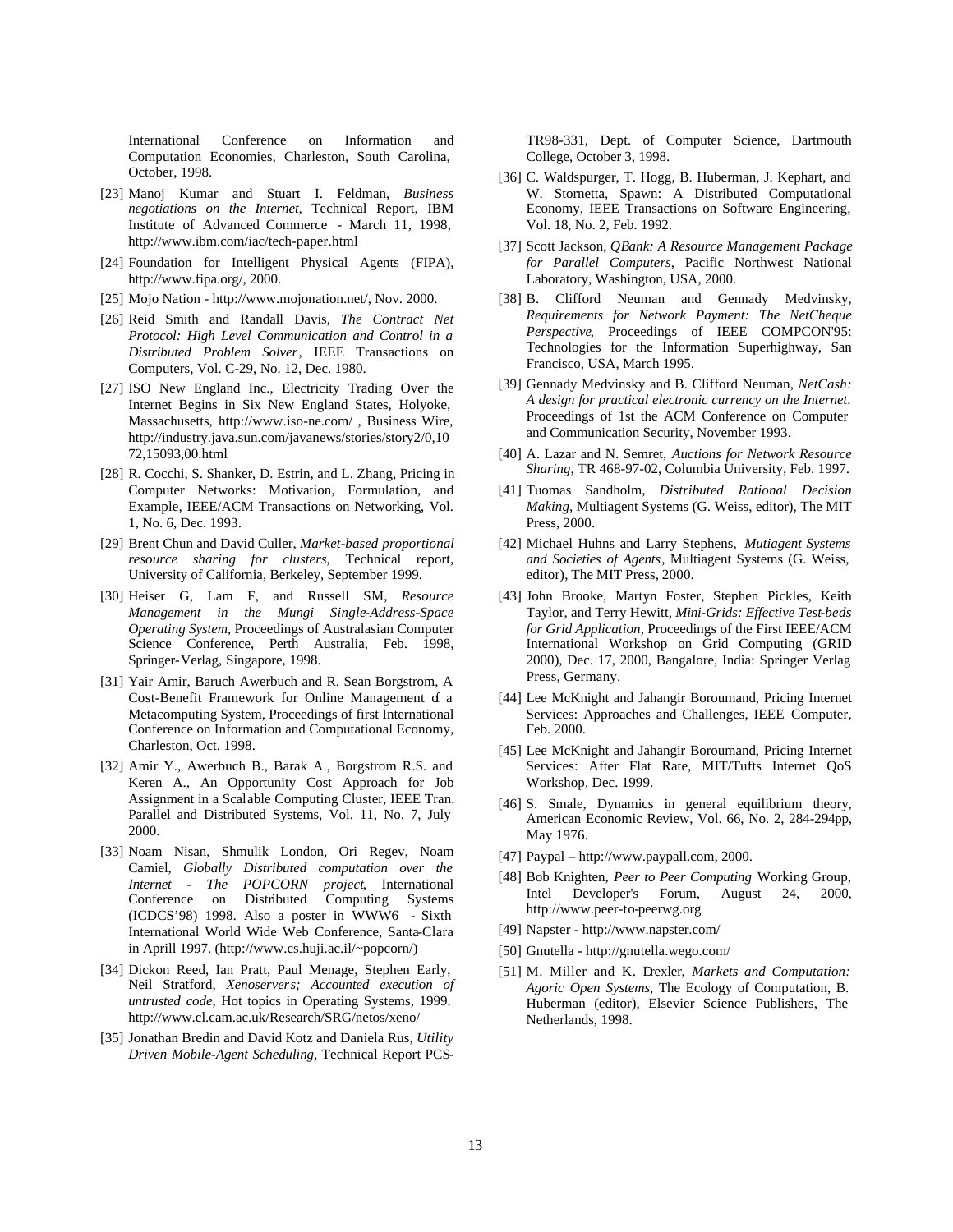| <b>SYSTEM NAME</b>                                                                                            | <b>ECONOMY MODEL</b>                                                                                                                          | <b>PLATFORM</b>                                                                                       | <b>COMMENTS</b>                                                                                                                                                     |  |
|---------------------------------------------------------------------------------------------------------------|-----------------------------------------------------------------------------------------------------------------------------------------------|-------------------------------------------------------------------------------------------------------|---------------------------------------------------------------------------------------------------------------------------------------------------------------------|--|
| Mariposa <sup>[19]</sup><br>(UC Berkeley)                                                                     | Bidding (Tendering/<br>ContractNet). Pricing based on<br>load and historical info.                                                            | Distributed<br>database.                                                                              | It supports budget-based query<br>processing and storage<br>management.                                                                                             |  |
| Mungi [30]<br>(UNSW, Sydney)<br>(It is a single-address-<br>space operating system)                           | Commodity market (renting<br>storage space that increases as<br>available storage runs low,<br>forcing users to release<br>unneeded storage.) | Storage servers.                                                                                      | It supports storage objects based<br>on bank accounts from which rent<br>is collected for the storage<br>occupied by objects                                        |  |
| Popcorn [33]<br>(Hebrew Uni., Israel)                                                                         | Auction. (Highest bidder gets<br>access to resource and it<br>transfers credits from buyer to<br>the seller account.)                         | Web browsers.<br>(Popcorn based<br>parallel code run<br>within a browser<br>of CPU cycles<br>seller.) | Popcorn API-based parallel<br>applications need to specify a<br>budget for processing each of its<br>modules.                                                       |  |
| Java Market [31]<br>(John Hopkins Uni)                                                                        | QoS based computational<br>market. (The resource owner<br>receives $f(j, t)$ award for<br>completing f in time t.)                            | Web browsers.<br>(JavaMarket runs<br>standard Java<br>Applets within a<br>browser).                   | One can sell CPU cycles by<br>pointing Java-enabled browser to<br>Portal & allow execution of<br>Applets.                                                           |  |
| Enhanced MOSIX [32]<br>(Hebrew Uni., Israel)                                                                  | Commodity market (resource<br>cost of each node is known)                                                                                     | Clusters of<br>computers (Linux<br>PCs)                                                               | It supports process migration such<br>that overall cost of job execution<br>is kept low.                                                                            |  |
| JaWS [17]<br>(Uni. of Crete, Greece)                                                                          | <b>Bidding (Tendering)</b>                                                                                                                    | Web browsers                                                                                          | It is similar to Popcorn.                                                                                                                                           |  |
| Xenoservers [34]<br>(University of<br>Cambridge)                                                              | <b>Bidding (Proportional</b><br>resource sharing)                                                                                             | Single computer                                                                                       | Accounted execution of untrusted<br>code.                                                                                                                           |  |
| D'Agents [35]<br>(Dartmouth College)                                                                          | <b>Bidding (Proportional</b><br>resource sharing)                                                                                             | Single computer<br>or Mobile Agents                                                                   | Agents bid function is<br>proportional to benefit.                                                                                                                  |  |
| Rexec/Anemone [29]<br>(UC Berkeley)                                                                           | Bidding/Auction (for<br>proportional resource sharing)                                                                                        | Clusters<br>(A market-based<br><b>Cluster Batch</b><br>Queue System)                                  | Users assign utility value to their<br>application and system allocates<br>resources proportionally.                                                                |  |
| Mojo Nation [25]<br>(Autonomous Zone<br>Industries, CA)                                                       | A Credit-based partnership<br>and/or bartering model.<br>(Contributors earn credits by<br>sharing storage and spend<br>them when required)    | Network storage.                                                                                      | It is a content-sharing community<br>network. It combines marketplace<br>and bartering approach for<br>file/resource sharing.                                       |  |
| Spawn [36]<br>(Xerox PARC)                                                                                    | Second-price Auction (uses<br>sponsorship model for funding<br>money to each task depending<br>on some requirements)                          | Network on<br>workstations.<br>Each WS<br>executes a single<br>task per time slice                    | It supports execution of<br>concurrent program expressed in<br>the form of hierarchy of processes<br>that expand and shrink size<br>depending on the resource cost. |  |
| Supercomputing centers<br>$[43]$ (e.g., Uni. of<br>Manchester computing<br>services for academic<br>research) | Commodity market and<br>priority-based model (they<br>charge for CPU, memory,<br>storage, and human support<br>services)                      | MPPs, Crays, and<br>Clusters, and<br>Storage servers.                                                 | Any application can use this<br>service and QoS is proportional to<br>user priority and scheduling<br>mechanisms.                                                   |  |

**Table 1:** A computational economy based resource management systems.